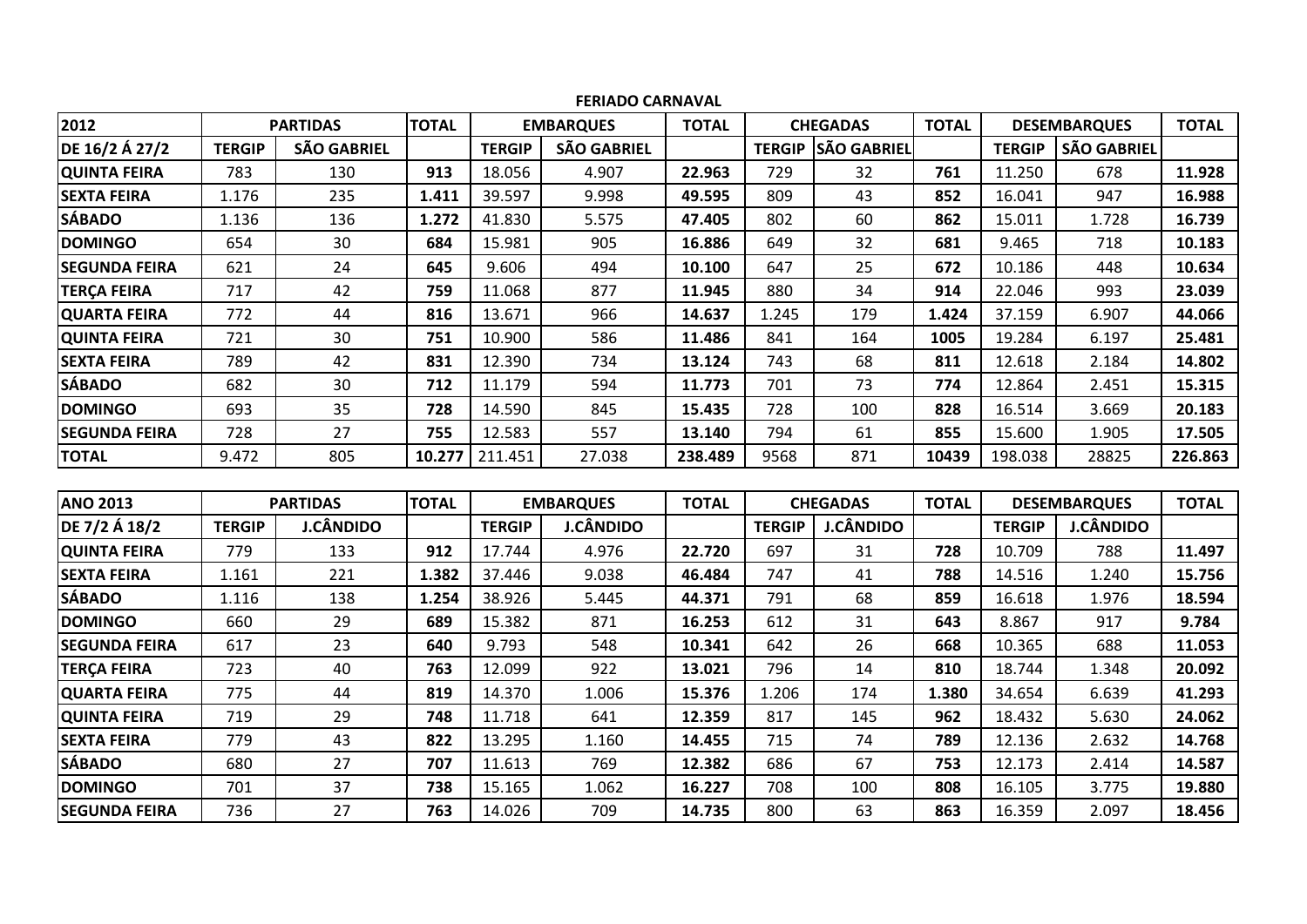| <b>ANO 2014</b>      |               | <b>PARTIDAS</b>  | <b>TOTAL</b> |               | <b>EMBARQUES</b> | <b>TOTAL</b> |               | <b>CHEGADAS</b>  | <b>TOTAL</b>                      |               | <b>DESEMBARQUES</b> | <b>TOTAL</b> |
|----------------------|---------------|------------------|--------------|---------------|------------------|--------------|---------------|------------------|-----------------------------------|---------------|---------------------|--------------|
| DE 27/2 Á 10/3       | <b>TERGIP</b> | J.CÂNDIDO        |              | <b>TERGIP</b> | <b>J.CÂNDIDO</b> |              | <b>TERGIP</b> | <b>J.CÂNDIDO</b> | <b>J.CÂNDIDO</b><br><b>TERGIP</b> |               |                     |              |
| <b>QUINTA FEIRA</b>  | 786           | 127              | 913          | 17.068        | 4.493            | 21.561       | 685           | 29               | 714<br>10.150<br>741              |               | 10.891              |              |
| <b>SEXTA FEIRA</b>   | 1.167         | 213              | 1.380        | 37.400        | 8.621            | 46.021       | 777           | 30               | 807                               | 16.030        | 914                 | 16.944       |
| <b>SÁBADO</b>        | 1.101         | 131              | 1.232        | 38.269        | 4.754            | 43.023       | 808           | 54               | 862                               | 17.403        | 1.642               | 19.045       |
| <b>DOMINGO</b>       | 629           | 26               | 655          | 14.264        | 718              | 14.982       | 626           | 30               | 656                               | 8.989         | 827                 | 9.816        |
| <b>SEGUNDA FEIRA</b> | 605           | 24               | 629          | 9.203         | 451              | 9.654        | 625           | 21               | 646                               | 9.266         | 464                 | 9.730        |
| <b>TERÇA FEIRA</b>   | 701           | 36               | 737          | 11.684        | 886              | 12.570       | 813           | 35               | 848                               | 19+450        | 950                 | 950          |
| <b>QUARTA FEIRA</b>  | 763           | 45               | 808          | 14.845        | 945              | 15.790       | 1.139         | 160              | 1.299                             | 32.513        | 5.774               | 38.287       |
| <b>QUINTA FEIRA</b>  | 708           | 29               | 737          | 11.087        | 646              | 11.733       | 793           | 144              | 937                               | 17.886        | 5.063               | 22.949       |
| <b>SEXTA FEIRA</b>   | 773           | 29               | 802          | 13.291        | 646              | 13.937       | 715           | 57               | 772                               | 12.309        | 1.925               | 14.234       |
| <b>SÁBADO</b>        | 666           | 37               | 703          | 11.531        | 760              | 12.291       | 674           | 66               | 740                               | 12.230        | 2.212               | 14.442       |
| <b>DOMINGO</b>       | 680           | 30               | 710          | 15.008        | 1.078            | 16.086       | 682           | 83               | 765                               | 15.668        | 3.102               | 18.770       |
| <b>SEGUNDA FEIRA</b> | 711           | 27               | 738          | 12.986        | 745              | 13.731       | 750           | 68               | 818<br>15.871<br>2.073            |               |                     | 17.944       |
| <b>TOTAL</b>         | 9.290         | 754              | 10.044       | 206.636       | 24.743           | 231.379      | 9087          | 777              | 9864                              | 168.315       | 25687               | 194.002      |
|                      |               |                  |              |               |                  |              |               |                  |                                   |               |                     |              |
| <b>ANO 2015</b>      |               | <b>PARTIDAS</b>  | <b>TOTAL</b> |               | <b>EMBARQUES</b> | <b>TOTAL</b> |               | <b>CHEGADAS</b>  | <b>TOTAL</b>                      |               | <b>DESEMBARQUES</b> | <b>TOTAL</b> |
| DE 12/2 Á 23/2       | <b>TERGIP</b> | <b>J.CÂNDIDO</b> |              | <b>TERGIP</b> | <b>J.CÂNDIDO</b> |              | <b>TERGIP</b> | <b>J.CÂNDIDO</b> |                                   | <b>TERGIP</b> | <b>J.CÂNDIDO</b>    |              |
| <b>QUINTA FEIRA</b>  | 178           | 106              | 284          | 15.282        | 4.010            | 19.292       | 652           | 32               | 684                               | 10.487        | 784                 | 11.271       |
| <b>SEXTA FEIRA</b>   | 1.106         | 204              | 1.310        | 33.105        | 8.214            | 41.319       | 747           | 33               | 780                               | 15.483        | 947                 | 16.430       |
| <b>SÁBADO</b>        | 955           | 112              | 1067         | 29.508        | 4.464            | 33.972       | 724           | 51               | 775                               | 15.783        | 1.514               | 17.297       |
| <b>DOMINGO</b>       | 611           | 27               | 638          | 12.306        | 752              | 13.058       | 608           | 29               | 637                               | 8.660         | 711                 | 9.371        |
| <b>SEGUNDA FEIRA</b> | 600           | 25               | 625          | 8.738         | 507              | 9.245        | 612           | 24               | 636                               | 8.349         | 496                 | 8.845        |
| <b>TERÇA FEIRA</b>   | 674           | 38               | 712          | 11.477        | 893              | 12.370       | 753           | 32               | 785                               | 16.258        | 848                 | 17.106       |
| <b>QUARTA FEIRA</b>  | 724           | 42               | 766          | 14.706        | 887              | 15.593       | 1.028         | 149              | 1.177                             | 27.906        | 5.171               | 33.077       |
| <b>QUINTA FEIRA</b>  | 662           | 31               | 693          | 10.354        | 701              | 11.055       | 728           | 134              | 862<br>15.447<br>4.239            |               |                     | 19.686       |
| <b>SEXTA FEIRA</b>   | 741           | 37               | 778          | 12.286        | 773              | 13.059       | 676           | 62               | 738<br>11.468<br>1.909            |               |                     | 13.377       |
| <b>SÁBADO</b>        | 635           | 29               | 664          | 10.666        | 673              | 11.339       | 632           | 67               | 699                               | 10.495        | 2.074               | 12.569       |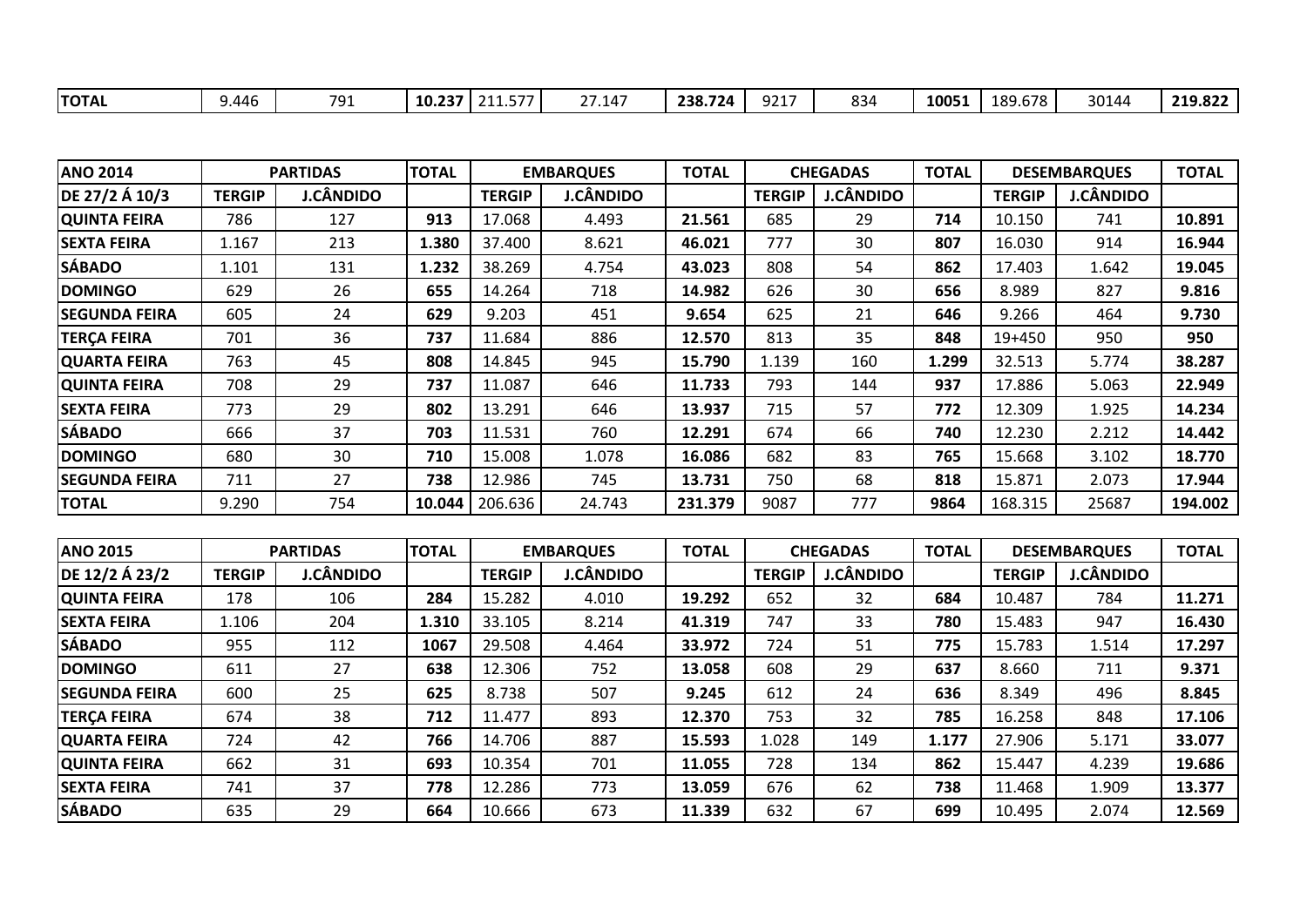| <b>DOMINGO</b>       | مہم<br>bbl    | $\sim$<br>კ       | 694   | 13.503  | 875              | 14.378  | 619  | 89  | 708  | 13.163  | 3.099          | 16.262  |
|----------------------|---------------|-------------------|-------|---------|------------------|---------|------|-----|------|---------|----------------|---------|
| <b>SEGUNDA FEIRA</b> | 668           | 29                | 697   | 11.688  | $\sim$ $-$<br>UШ | 12.305  | 695  | 4د  | 749  | 13.869  | 1.681          | 15.550  |
| <b>TOTAL</b>         | 71E<br>0. L J | <b>749</b><br>د ⊥ | 8.928 | 183.619 | 23.366           | 206.985 | 8474 | 756 | 9230 | 167.368 | ົາ ຊ<br>23.473 | 190.841 |

| <b>ANO 2016</b>      |               | <b>PARTIDAS</b> | <b>TOTAL</b> |               | <b>EMBARQUES</b> | <b>TOTAL</b> |               | <b>CHEGADAS</b>  | <b>TOTAL</b><br><b>DESEMBARQUES</b> |               | <b>TOTAL</b>     |         |
|----------------------|---------------|-----------------|--------------|---------------|------------------|--------------|---------------|------------------|-------------------------------------|---------------|------------------|---------|
| DE 4/2 Á 15/2        | <b>TERGIP</b> | J.CÂNDIDO       |              | <b>TERGIP</b> | <b>J.CÂNDIDO</b> |              | <b>TERGIP</b> | <b>J.CÂNDIDO</b> |                                     | <b>TERGIP</b> | <b>J.CÂNDIDO</b> |         |
| <b>QUINTA FEIRA</b>  | 660           | 77              | 737          | 12.768        | 2.687            | 15.455       | 613           | 33               |                                     | 9.689         | 848              | 11.183  |
| <b>SEXTA FEIRA</b>   | 970           | 144             | 1114         | 27.252        | 5.323            | 32.575       | 692           | 38               |                                     | 14.873        | 1.034            | 16.637  |
| <b>SÁBADO</b>        | 781           | 68              | 849          | 23.473        | 2.440            | 25.913       | 686           | 52               |                                     | 15.692        | 1.591            | 18.021  |
| <b>DOMINGO</b>       | 554           | 28              | 582          | 10.515        | 815              | 11.330       | 545           | 33               |                                     | 8.366         | 873              | 9.817   |
| <b>SEGUNDA FEIRA</b> | 559           | 28              | 587          | 8.223         | 600              | 8.823        | 552           | 28               |                                     | 8.257         | 526              | 9.363   |
| <b>TERÇA FEIRA</b>   | 636           | 33              | 669          | 11.155        | 845              | 12.000       | 662           | 32               |                                     | 13.991        | 932              | 15.617  |
| <b>QUARTA FEIRA</b>  | 679           | 41              | 720          | 14.607        | 1.033            | 15.640       | 880           | 112              |                                     | 23.044        | 3.740            | 27.776  |
| <b>QUINTA FEIRA</b>  | 631           | 33              | 664          | 10.424        | 825              | 11.249       | 680           | 95               |                                     | 13.999        | 3.154            | 17.928  |
| <b>SEXTA FEIRA</b>   | 685           | 36              | 721          | 11.420        | 873              | 12.293       | 647           | 56               |                                     | 10.975        | 1.901            | 13.579  |
| <b>SÁBADO</b>        | 586           | 29              | 615          | 10.156        | 827              | 10.983       | 606           | 55               |                                     | 10.367        | 1.906            | 12.934  |
| <b>DOMINGO</b>       | 605           | 37              | 642          | 11.792        | 972              | 12.764       | 581           | 64               |                                     | 11.487        | 2.340            | 14.472  |
| ISEGUNDA FEIRA       | 641           | 28              | 669          | 11.260        | 686              | 11.946       | 685           | 52               |                                     | 12.973        | 1.558            | 15.268  |
| <b>TOTAL</b>         | 7987          | 582             | 8.569        | 163.045       | 17.926           | 180.971      | 7829          | 650              |                                     | 153.713       | 20403            | 182.595 |

| <b>ANO 2017</b>      |               | <b>PARTIDAS</b>  | <b>TOTAL</b> |               | <b>EMBARQUES</b> | <b>TOTAL</b> |               | <b>CHEGADAS</b>  | <b>TOTAL</b> |               | <b>DESEMBARQUES</b> | <b>TOTAL</b> |
|----------------------|---------------|------------------|--------------|---------------|------------------|--------------|---------------|------------------|--------------|---------------|---------------------|--------------|
| $DE 23/2 \land 6/3$  | <b>TERGIP</b> | <b>J.CÂNDIDO</b> |              | <b>TERGIP</b> | J.CÂNDIDO        |              | <b>TERGIP</b> | <b>J.CÂNDIDO</b> |              | <b>TERGIP</b> | <b>J.CÂNDIDO</b>    |              |
| <b>QUINTA FEIRA</b>  | 639           | 79               | 718          | 12.298        | 2.568            | 14.866       | 590           | 30               | 620          | 8.965         | 760                 | 9.725        |
| <b>SEXTA FEIRA</b>   | 874           | 137              | 1011         | 23.845        | 4990             | 28.835       | 652           | 29               | 681          | 13.828        | 970                 | 14.798       |
| <b>SÁBADO</b>        | 696           | 59               | 755          | 19.711        | 1.551            | 21.262       | 657           | 51               | 708          | 14.692        | 1.698               | 16.390       |
| <b>DOMINGO</b>       | 517           | 23               | 540          | 8.407         | 474              | 8.881        | 527           | 30               | 557          | 6.393         | 685                 | 7.078        |
| <b>SEGUNDA FEIRA</b> | 545           | 27               | 572          | .434          | 543              | 7.977        | 525           | 24               | 549          | 6.371         | 365                 | 6.736        |
| <b>TERÇA FEIRA</b>   | 635           | 41               | 676          | 11.584        | 1.044            | 12.628       | 594           | 30               | 624          | 11.378        | 753                 | 12.131       |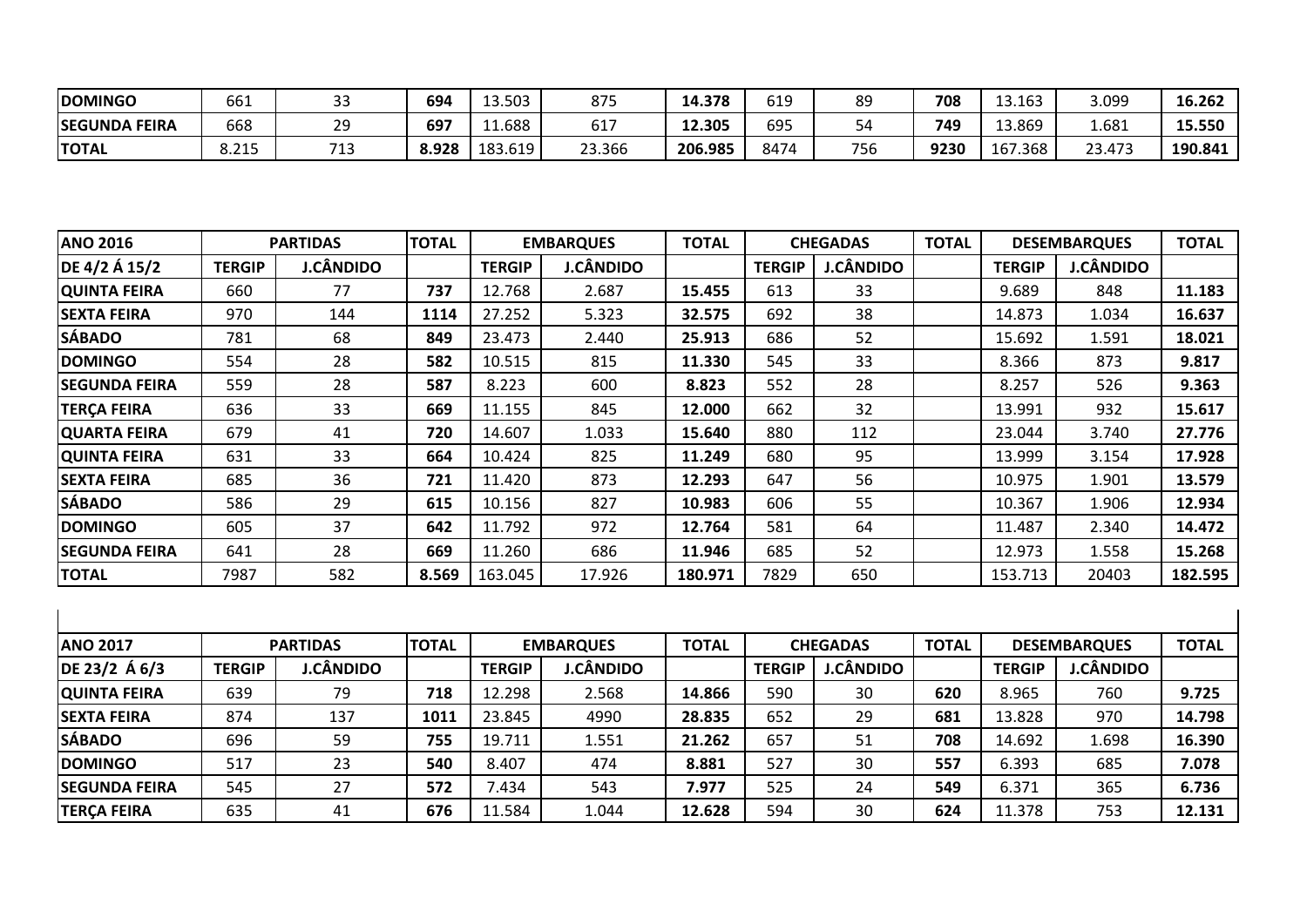| <b>QUARTA FEIRA</b>   | 659  | 41  | 700   | 14.217  | 1.110  | 15.327  | 814  | 113 | 927  | 19.786  | 3.471 | 23.257  |
|-----------------------|------|-----|-------|---------|--------|---------|------|-----|------|---------|-------|---------|
| <b>QUINTA FEIRA</b>   | 609  | 28  | 637   | 9.084   | 602    | 9.686   | 640  | 86  | 726  | 12.474  | 2.667 | 15.141  |
| <b>SEXTA FEIRA</b>    | 648  | 37  | 685   | 10.040  | 915    | 10.955  | 593  | 43  | 636  | 8.540   | 1.231 | 9.771   |
| <b>SÁBADO</b>         | 566  | 33  | 599   | 8.797   | 821    | 9.618   | 574  | 46  | 620  | 8.513   | 1.329 | 9.842   |
| <b>DOMINGO</b>        | 591  | 32  | 623   | 10.516  | 843    | 11.359  | 576  | 63  | 639  | 10.361  | 1.933 | 12.294  |
| <b>ISEGUNDA FEIRA</b> | 622  | 29  | 651   | 9.834   | 652    | 10.486  | 611  | 47  | 658  | 10.946  | 1.391 | 12.337  |
| ΙΤΟΤΑL                | 7601 | 566 | 8.167 | 145.767 | 16.113 | 161.880 | 7353 | 592 | 7945 | 132.247 | 17253 | 149.500 |

## **PREVISÃO CARNAVAL 2018**

| <b>ANO 2018</b>      | <b>PARTIDAS</b> | <b>EMBARQUES</b> | <b>CHEGADAS</b> | <b>DESEMBARQUES</b> |
|----------------------|-----------------|------------------|-----------------|---------------------|
|                      | <b>TERGIP</b>   | <b>TERGIP</b>    | <b>TERGIP</b>   | <b>TERGIP</b>       |
| DIA <sub>8</sub>     |                 |                  |                 |                     |
| <b>QUINTA FEIRA</b>  | 720             | 15.800           | 610             | 12.800              |
| DIA <sub>9</sub>     |                 |                  |                 |                     |
| <b>SEXTA FEIRA</b>   | 1.010           | 29.900           | 680             | 13.100              |
| <b>DIA 10</b>        |                 |                  |                 |                     |
| <b>SÁBADO</b>        | 890             | 24.500           | 710             | 17.100              |
| <b>DIA 11</b>        |                 |                  |                 |                     |
| <b>DOMINGO</b>       | 550             | 9.200            | 520             | 7.500               |
| <b>DIA 12</b>        |                 |                  |                 |                     |
| <b>SEGUNDA FEIRA</b> | 530             | 8.500            | 520             | 6.900               |
| <b>DIA 13</b>        |                 |                  |                 |                     |
| <b>TERÇA FEIRA</b>   | 660             | 13.500           | 620             | 14.200              |
| <b>DIA 14</b>        |                 |                  |                 |                     |
| <b>QUARTA FEIRA</b>  | 690             | 15.800           | 920             | 23.200              |
| <b>DIA 15</b>        |                 |                  |                 |                     |
| <b>QUINTA FEIRA</b>  | 630             | 10.300           | 710             | 17.800              |
| <b>DIA 16</b>        |                 |                  |                 |                     |
| <b>SEXTA FEIRA</b>   | 680             | 11.800           | 630             | 10.500              |
| <b>DIA 17</b>        |                 |                  |                 |                     |
| <b>SÁBADO</b>        | 580             | 10.500           | 620             | 10.200              |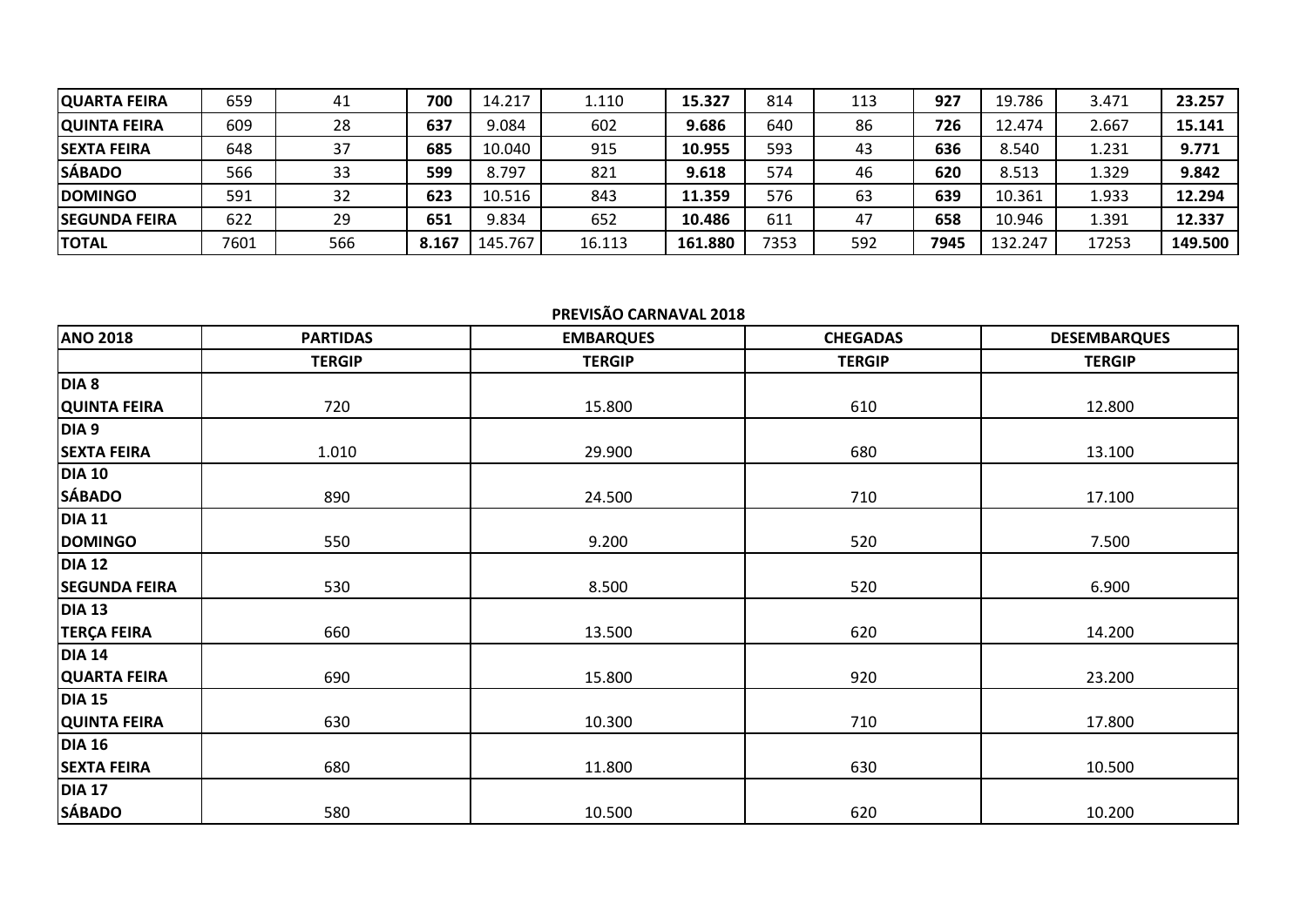| <b>DIA 18</b>        |       |         |      |         |
|----------------------|-------|---------|------|---------|
| <b>DOMINGO</b>       | 610   | 12.800  | 640  | 15.100  |
| <b>DIA 19</b>        |       |         |      |         |
| <b>SEGUNDA FEIRA</b> | 640   | 12.300  | 620  | 13.900  |
| <b>TOTAL</b>         |       |         |      |         |
|                      | 8.190 | 174.900 | 7800 | 162.300 |